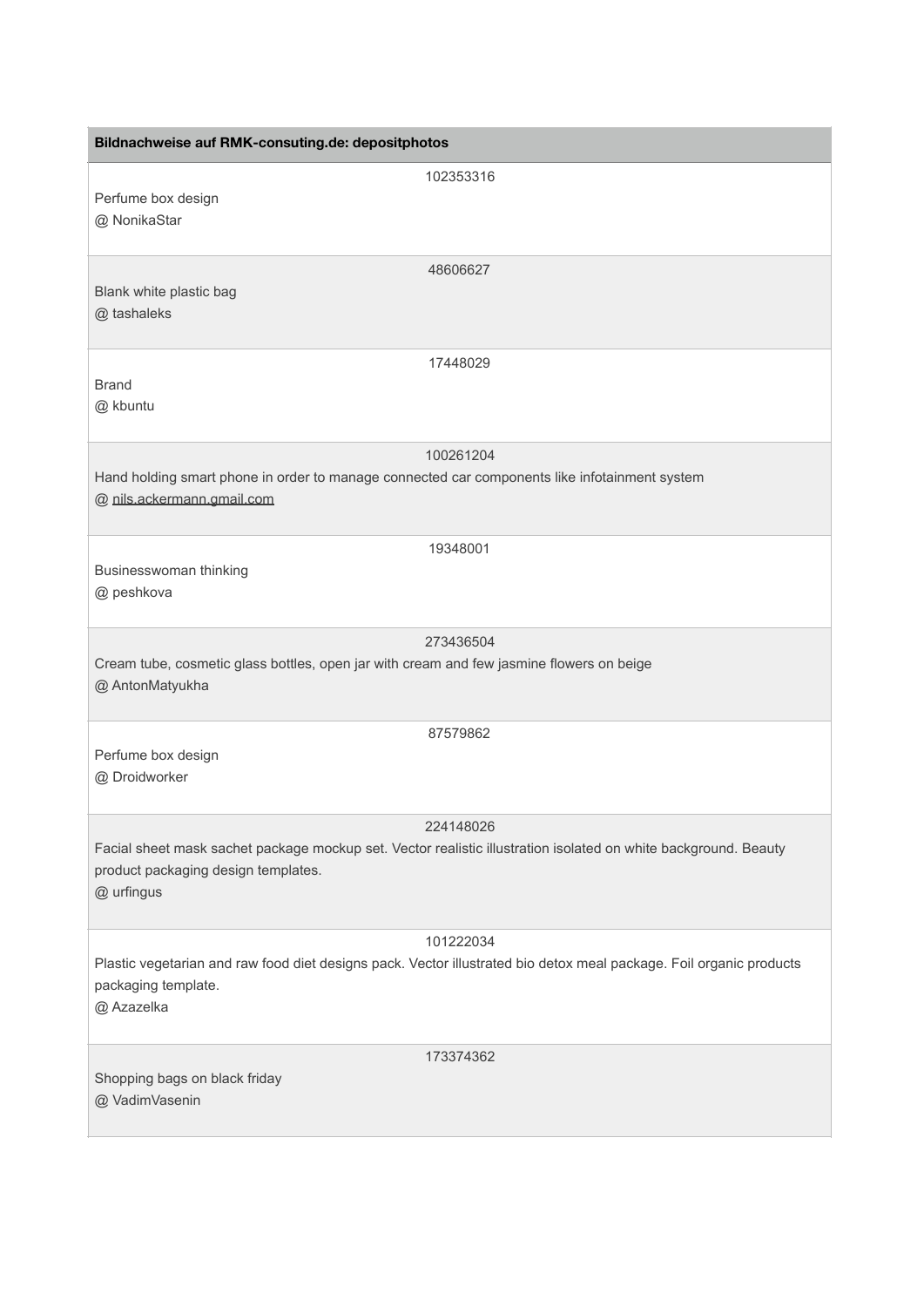| Bildnachweise auf RMK-consuting.de: depositphotos                                                            |                                                                                                                              |  |
|--------------------------------------------------------------------------------------------------------------|------------------------------------------------------------------------------------------------------------------------------|--|
| Metal box vintage set<br>@ YokoDesign                                                                        | 44116217                                                                                                                     |  |
| Sustainable development concept<br>@ malpetr                                                                 | 98889888                                                                                                                     |  |
| Vector natural stamp<br>@ nickylarson                                                                        | 47651891                                                                                                                     |  |
| 164933488<br>High-angle close-up view of female hands putting packed products in cardboard boxes<br>@ Kzenon |                                                                                                                              |  |
| Cosmetics packaging set<br>@ makidotvn                                                                       | 149317574                                                                                                                    |  |
| Hand cream box<br>@ ozaiachinn                                                                               | 13530742                                                                                                                     |  |
| Scientist working with tank in plant<br>@ fotoevent.stock                                                    | 151979780                                                                                                                    |  |
| glassware.<br>@ Artfully79                                                                                   | 183808938<br>Natural organic medicine and healthcare, Alternative plant medicine, Mortar and herbal extraction in laboratory |  |
| Factory worker holding plastic jar<br>@ WAYHOME.studio                                                       | 154837604                                                                                                                    |  |
| White plastic cream bottles in rows.<br>@ amnachphoto                                                        | 43231993                                                                                                                     |  |
| Biologists with wheat ear in lab<br>@ AlexFedorenko                                                          | 170102828                                                                                                                    |  |